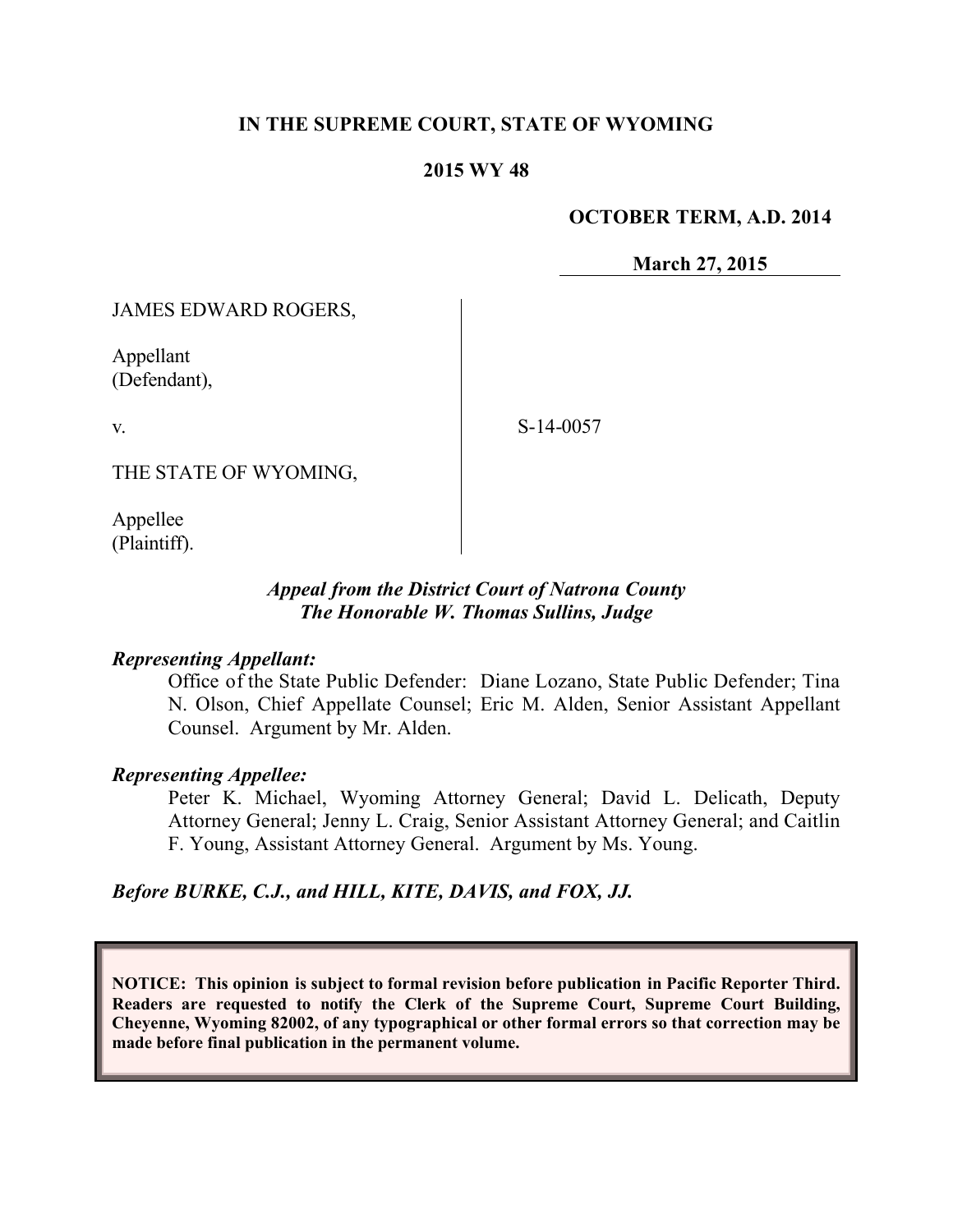**HILL,** Justice.

[¶1] A jury convicted James Rogers of first-degree sexual assault and two counts of third-degree sexual abuse of a minor. Mr. Rogers qualified as a habitual criminal and was thus sentenced to life in prison on the first-degree sexual assault conviction. He received thirteen- to fifteen-year sentences on the remaining two charges to be served concurrently to each other and to the life sentence.

[¶2] On appeal, Mr. Rogers claims that he was not in a position of authority, and that he was incorrectly charged. Furthermore, he argues that his convictions and sentences should have merged and that there was insufficient evidence to sentence him as a habitual offender.

[¶3] We will affirm.

# **ISSUES**

[¶4] Mr. Rogers presents four issues for our review:

- 1. The relationship alleged between Mr. Rogers and the victim does not constitute a "position of authority." [sic]
- 2. The acts alleged against Mr. Rogers do not constitute a violation of W.S. § 6-2-316(a)(iv) and, alternatively, counts II and III should merge.
- 3. The legislature intended that all three counts should merge into a single crime.
- 4. One prior felony conviction alleged for the purpose of the habitual criminal sentence was not sufficiently proved.

# **FACTS**

[¶5] On April 11, 2012, James Rogers visited the home of Kevin and Tammy Long. Mrs. Long was at work, and Mr. Long needed to run an errand. When Mr. Long asked Mr. Rogers if he would watch his two children – his nine-year-old son and his sixteenyear-old developmentally disabled daughter, C.W. Mr. Rogers agreed, and Mr. Long left around 9 p.m.

[¶6] When Mr. Long left, his son was sleeping in his bedroom. Consequently, Mr. Rogers and C.W. were left alone in the living room. Mr. Rogers approached C.W. and began kissing her. He ran his hand up her leg and touched her vagina, and began sucking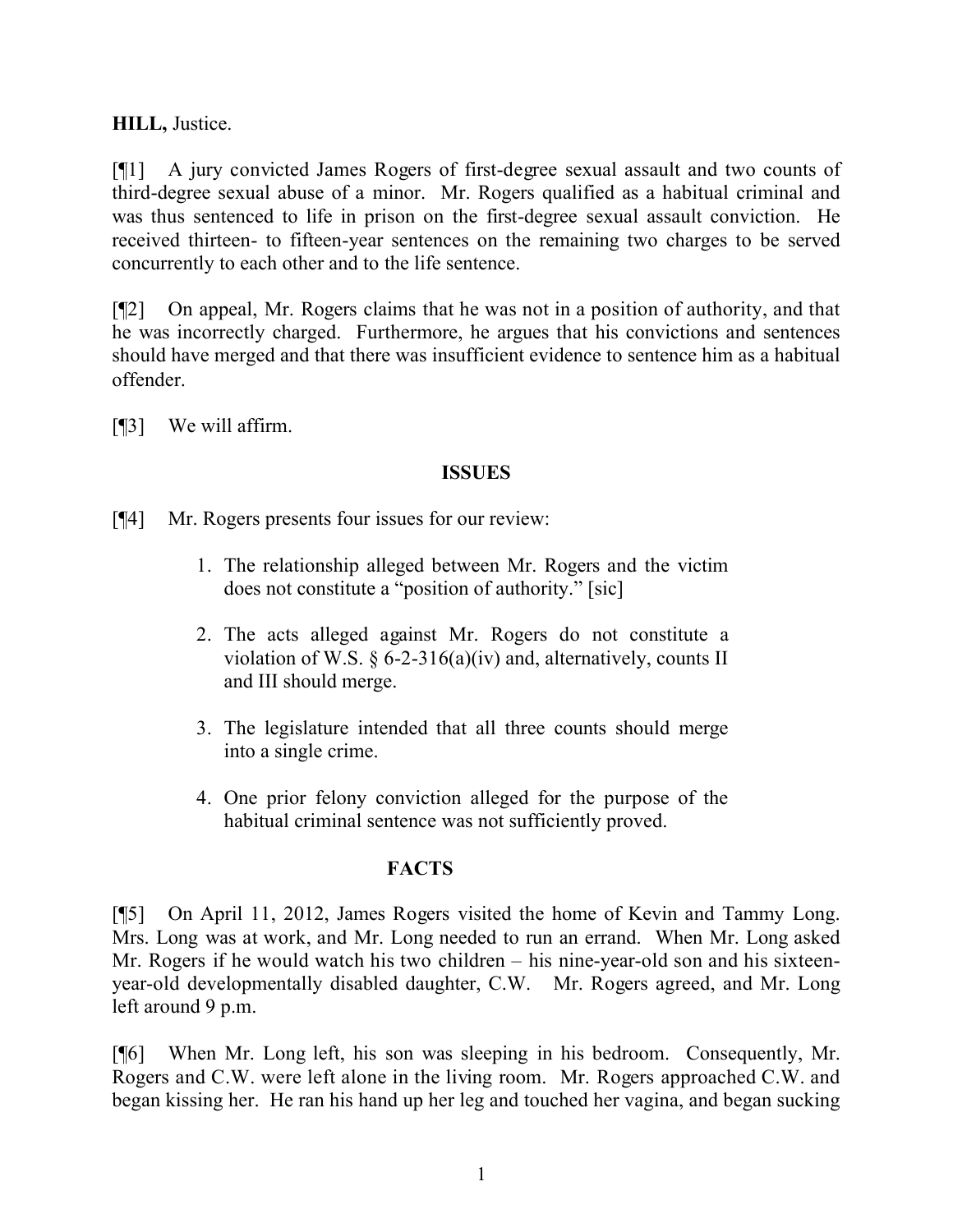on her nipples through her shirt. Mr. Rogers then grabbed C.W. by the wrist, pulled hard and directed her into her bedroom. Once in the bedroom, Mr. Rogers closed the door and turned off the light. He proceeded to take off his pants. He also took off C.W.'s clothes and pushed her onto the bed. Mr. Rogers then inserted his penis into C.W.'s mouth and put his fingers into C.W.'s vagina. Mr. Rogers then licked C.W.'s vagina, and proceeded to have intercourse with her. Afterwards, Mr. Rogers ejaculated on C.W. Mr. Rogers then left the home, and C.W. went to sleep without telling anyone about the incident.

[¶7] The next morning, C.W. became upset at school. C.W. confided in her special education teacher, Katie Turner, that she had been raped the night before and described the events in detail. C.W. reported the incident to the police and was then taken to the hospital where a nurse administered a sexual assault kit.

[¶8] After C.W. named Mr. Rogers, the police contacted him. Mr. Rogers admitted to visiting the Longs' home the night before but claimed he left the home when Mr. Long left. Evidence gathered from C.W., the home, and a DNA sample from Mr. Rogers was submitted to the Wyoming State Crime Lab. There, analysts detected the presence of Mr. Roger's sperm in C.W.'s underwear. An analyst testified at trial that the chances the DNA belonged to someone other than Mr. Rogers were one in 5.02 quintillion.

[¶9] The State immediately filed an Information charging Mr. Rogers with four varying degrees of sexual assault in violation of Wyo. Stat. Ann. §§ 6-2-302(a)(i), 6-2-316(a)(ii), 6-2-303(a)(vi), and 6-2-316(a)(iv). The Information was eventually amended to include habitual offender status, and one of the four original charges was dropped. A jury trial took place, where after the jury convicted Mr. Rogers of all charges against him: one count of first degree sexual assault in violation of Wyo. Stat. Ann.§ 6-2-302(a)(i); one count of third degree sexual abuse of a minor in violation of Wyo. Stat. Ann.§ 6-2- 316(a)(ii); and one count of third degree sexual abuse of a minor in violation of Wyo. Stat. Ann.§ 6-2-316(a)(iv).

[¶10] Following the jury trial, the State presented evidence in support of its allegation that Mr. Rogers was a habitual offender under Wyo. Stat. Ann. § 6-10-201. The State's evidence included a 1978 felony arson conviction in Ohio; a 1990 indecent liberties with a minor conviction in Casper, Wyoming; and three 1995 federal felony firearm convictions, all arising from the same incident. In support of these allegations, the State presented documentation and testimony from several individuals. After the State's presentation of evidence, the jury found Mr. Rogers to be a habitual criminal. Thus, the district court sentenced him accordingly: life imprisonment on the first-degree sexual assault charge, and thirteen- to fifteen-year sentences on each third-degree sexual abuse of a minor charge, to be served concurrently to each other, and to the life sentence. This appeal followed.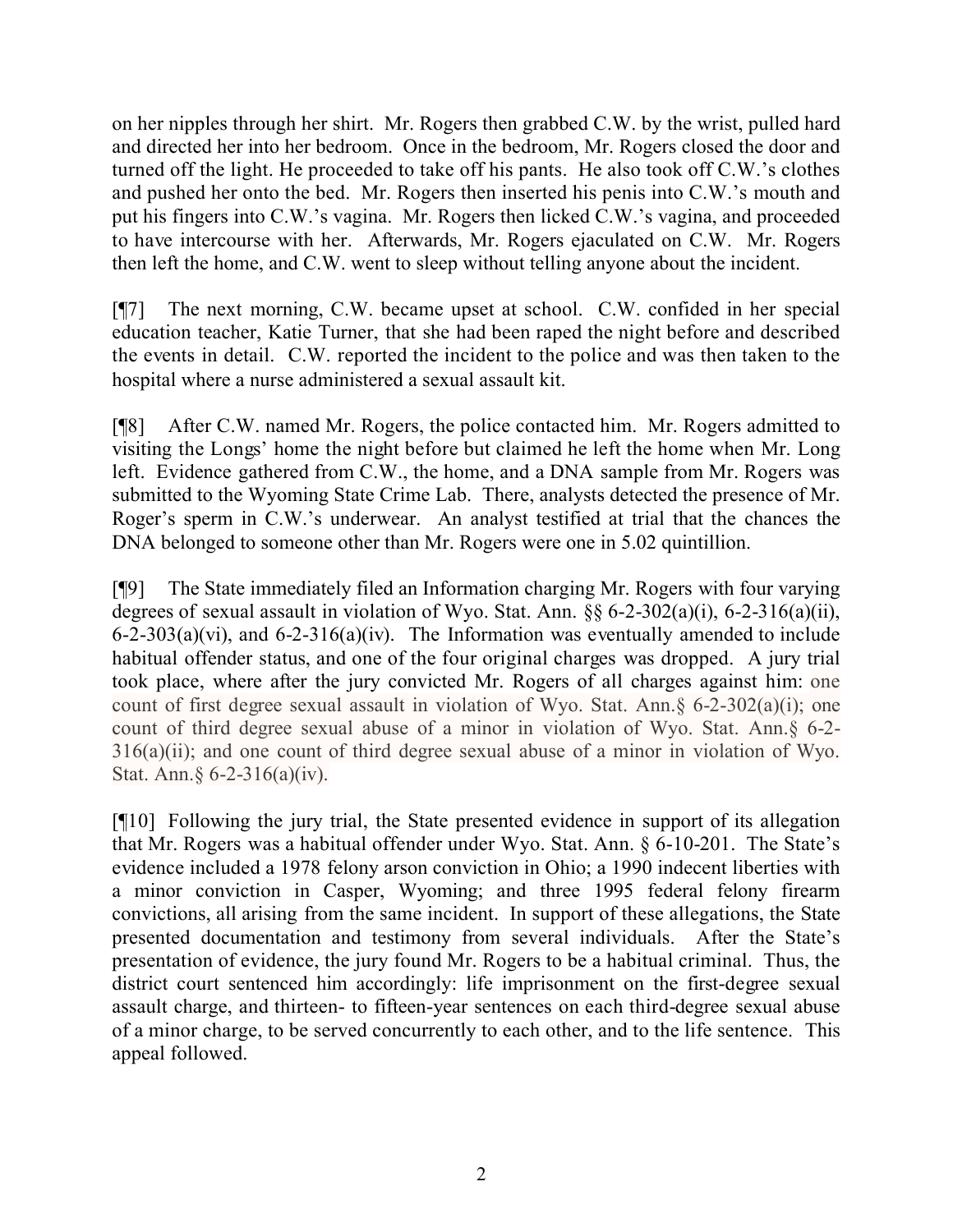## **DISCUSSION**

### *Position of Authority*

[¶11] Mr. Rogers argues on appeal that the relationship between he and the victim, C.W., does not constitute a position of authority under Wyo. Stat. Ann. § 6-2-316(a)(ii). This statute requires that the accused occupy a "position of authority" in relation to the victim. The State disagrees and contends that because babysitters are tasked with acting in place of a child's parent, and because they have been affirmatively granted the authority to act in the parent's place, they should be considered as occupants of a position of authority.

[¶12] When reviewing an appellant's claims regarding sufficiency of the evidence, this Court examines the evidence in the light most favorable to the State. *Faubion v. State*, 2010 WY 79, ¶ 12, 233 P.3d 926, 929 (Wyo. 2010). We accept all evidence favorable to the State as true and give the State's evidence every favorable inference which can reasonably and fairly be drawn from it. We also disregard any evidence favorable to the appellant that conflicts with the State's evidence. *Id*.

[ $[13]$ ] Wyo. Stat. Ann. § 6-2-301(a)(iv) (LexisNexis 2013) provides:

"Position of authority" means that position occupied by a parent, guardian, relative, household member, teacher, employer, **custodian** *or any other person who, by reason of his position, is able to exercise significant influence over a person*[.] [Emphasis added.]

We have discussed this statute several times and have analyzed what it means to be in a "position of authority." Most recently, in *Solis v. State*, 2013 WY 152, 315 P.3d 622 (Wyo. 2013), we queried whether a massage therapist holds a position of authority over a client. There, we concluded that, yes, "a massage therapist may indeed hold a position of authority." *Solis*, ¶ 33, 315 P.3d at 630-31. We explained:

> According to the victim, she needed the services of a massage therapist, and, to this end, sought out the services of the Appellant. According to the victim's testimony, the Appellant held himself out as one with knowledge, experience and skill in the field of massage therapy. After first disrobing, as she had done in the past for her previous massage therapist, the victim followed the Appellant's every instruction, including shifting the position of her body during the massage therapy session so as to enable him to apply his ministrations. Importantly, the victim testified she completely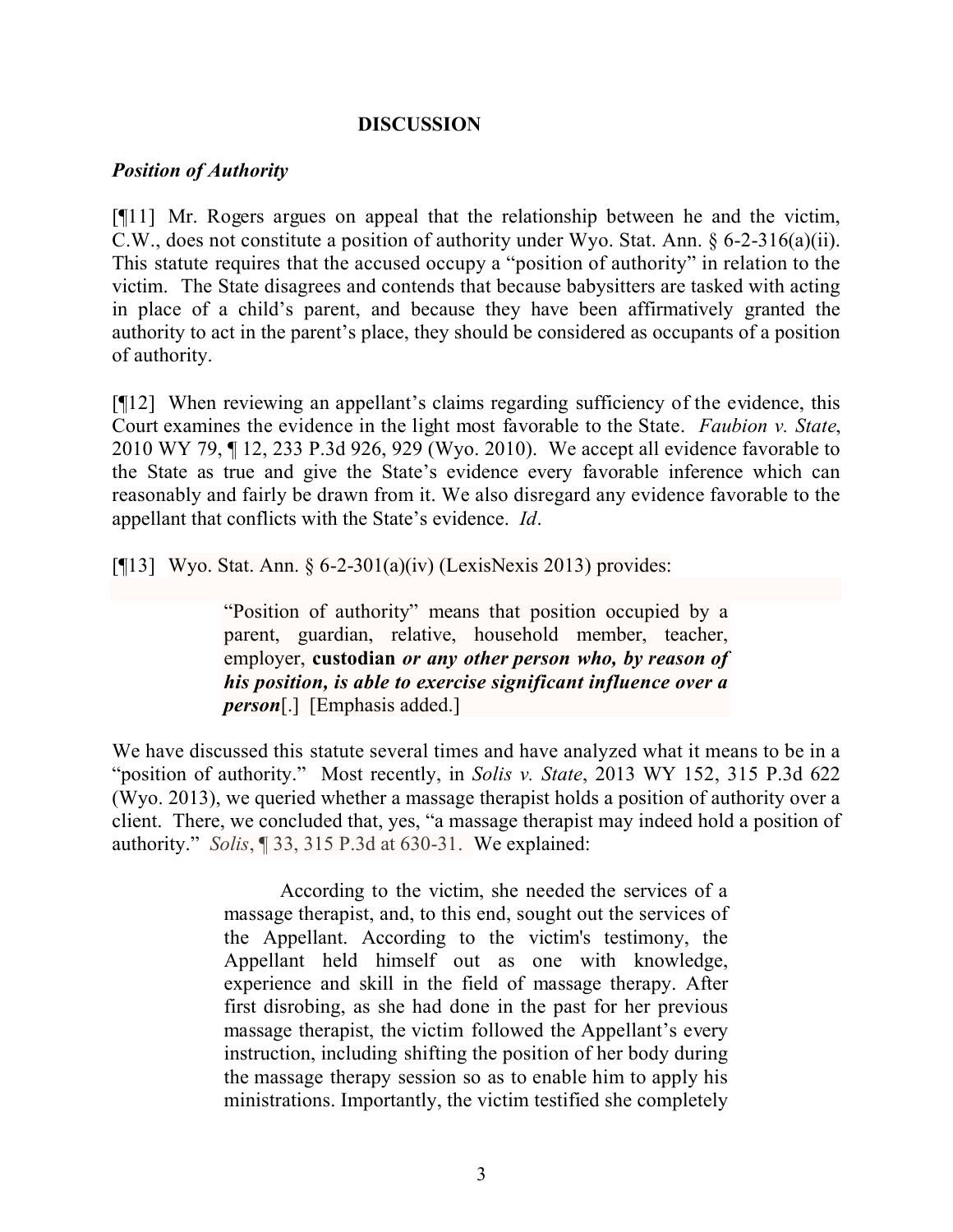trusted the Appellant; her previous massage therapist, Ms. Bishop, testified a relationship of trust between a massage therapist and a client is essential to a successful therapy regimen. This scenario clearly satisfies the "power differential" explicated in *Baldes*.

[¶14] While contemplating the plain meaning of "position of authority," we reviewed some general definitions in *Faubion*:

> It is helpful to look to Burton's Legal Thesaurus, which defines authority as: "[J]urisdiction, legal power, legitimacy, prerogative, right to adjudicate, right to command, right to determine, right to settle issues, rightful power." Black's Law Dictionary, 5th ed. (1979) defines authority as: "Permission. Right to exercise powers; to implement and enforce laws; to exact obedience; to command; to judge. Control over; jurisdiction. Often synonymous with power."

> From these sources it is apparent that the legislature used the word 'authority' to mean an externally granted power, not a self-generated control. One in a position of authority is a person who acquires that status by virtue of society and its system of laws granting to him the right of control over another.

*Faubion*. ¶ 17, 233 P.3d at 930 (quoting *Scadden v. State*, 732 P.2d 1036, 1042-43 (Wyo. 1987)). In *Faubion*, we applied the aforementioned concepts in determining that a chiropractor held a position of authority, reasoning that chiropractic practice is governed by statute, there is a fiduciary or trust relationship between a patient and his healers, and chiropractors govern themselves by a variety of ethical codes. *Id*. at ¶ 18, 233 P.3d at 931.

[¶15] Similarly, in *Baldes v. State*, 2012 WY 67, 276 P.3d 386 (Wyo. 2012), we concluded that

> [a]lthough there are distinct differences between the job duties of a chiropractor and a certified nurse assistant, when we focus on the power and control aspects of those positions with respect to the clients or patients they serve, the same reasoning applies. Power differentials exist in professional situations in which a service provider has knowledge, experience, and authority that the client seeks and needs from the provider. In a situation involving a provider of medical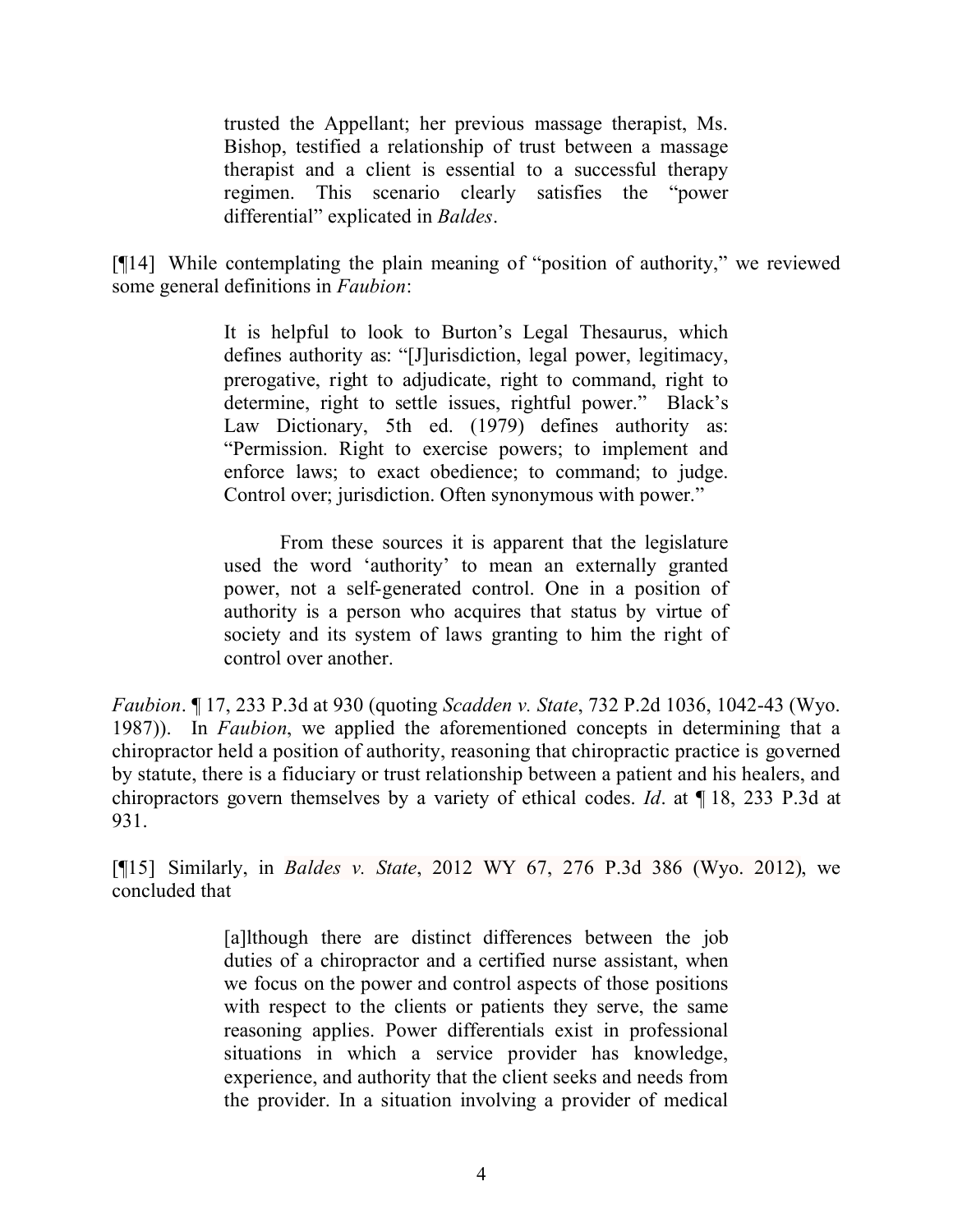services, a client may be rendered exceptionally vulnerable by the nature of the illness or disability for which he seeks services.

*Baldes,* ¶ 11, 276 P.3d at 389. However, the "power differential" concept we discussed in *Baldes* was limited to professional situations. Here, there is no professional context. This is a babysitter/charge scenario, but the legislature did not specifically mention babysitter in its list of positions of authority. Yet, the legislature included the term "custodian," and also provided a catchall that includes "any other person who, by reason of his position is able to exercise significant influence over a person." Wyo. Stat. Ann. § 6-2-301(a)(iv) (LexisNexis 2013). We will explore both of those terms.

[¶16] "Custodian" is defined as a "person, institution or agency responsible for the child's welfare and having legal custody of a child by court order, or having actual physical custody and control of a child and acting in loco parentis." Wyo. Stat. Ann. § 14-3-402(a)(vii) (LexisNexis 2013). This definition is provided within the context of our child protection statutes, however, and not included in the context of the sexual assault statutes. Nevertheless, this definition would clearly imply that an individual serving as a babysitter is a custodian of a minor and thus in a position of authority. Other jurisdictions have considered babysitters to hold obvious positions of authority. *State v. Skinner*, 450 N.W.2d 648, 654 (Minn. App. 1990) (concluding that babysitter was in position of authority); *State v. Stephens,* 525 S.E.2d 301, 304 (W.Va. 1999) (an individual serving as the babysitter for one or more children occupies a position of authority over that child or children); *Rasmussen v. State*, 2009 Ark. App. 586, \*1 (Ark. App. 2009) ("… a family friend to whom a minor is entrusted in the capacity of babysitter or chaperone is in a position of authority or trust over that minor during the time of entrustment. We think the evidence of appellant's close friendship with the victim's parents, and of their frequent entrustment of the victim to appellant's care and supervision, was sufficient to support the finding that appellant was a temporary caretaker or in a position of trust over the victim.") (citation omitted).

[¶17] Here, Mr. Rogers was left in charge of the children while their father went to collect a paycheck. It does not matter for how long he was left with the children or whether he was paid. Mr. Rogers clearly occupied the role as the children's babysitter and accordingly was in a position of authority over the children. He was the only adult present in the residence. According to our standard – examining the evidence in the light most favorable to the State and accepting it as true, along with affording it every favorable inference that may reasonably and fairly be drawn – we conclude that Mr. Rogers was serving in a position of authority over the victim, C.W., under Wyo. Stat. Ann.  $\frac{6}{2}$ -316(a)(ii).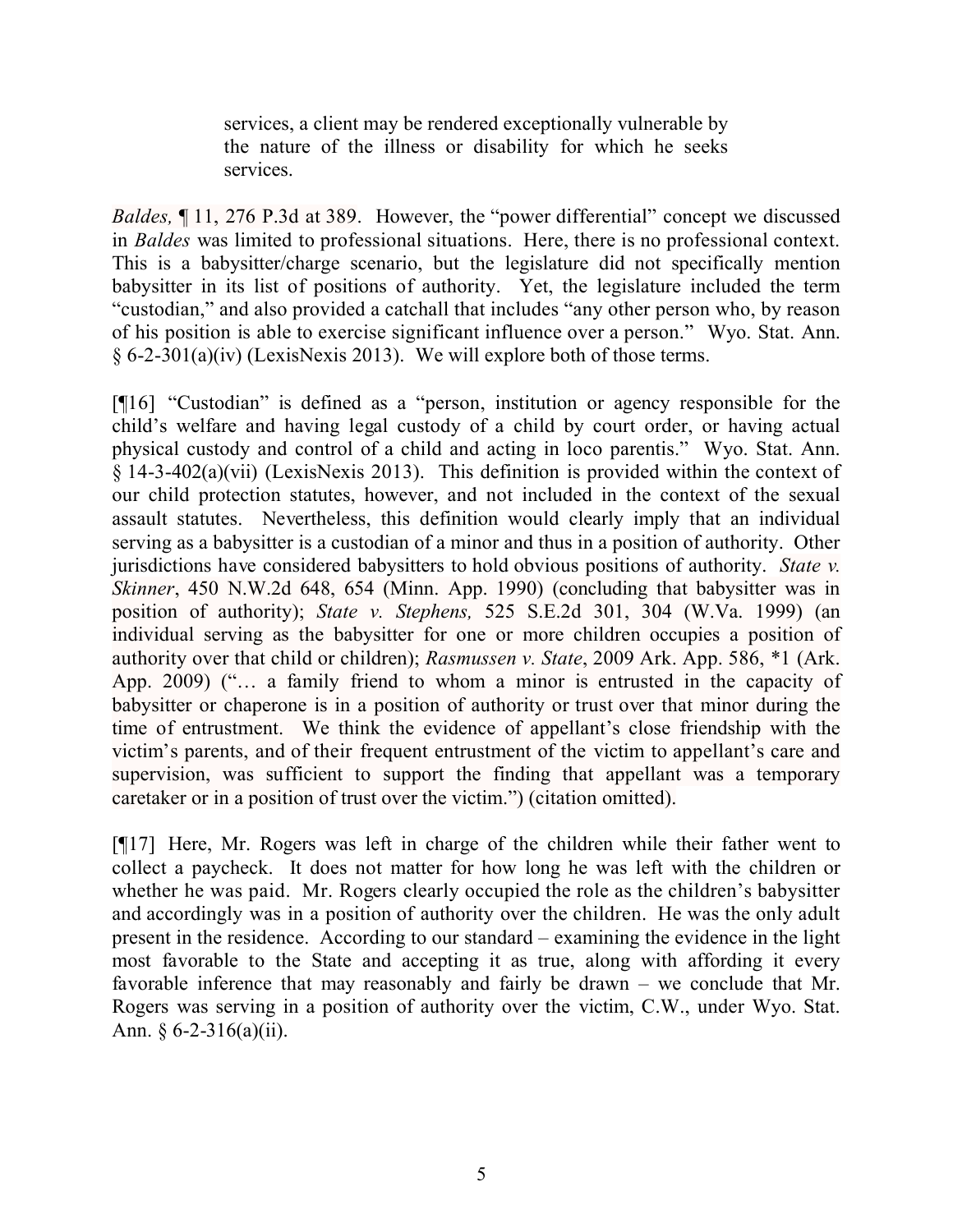## *Sufficiency of the Evidence – Indecent Liberties with a Minor*

[¶18] Mr. Rogers argues that the acts alleged against him did not constitute a violation of Wyo. Stat. Ann. § 6-2-316(a)(iv), and thus he was incorrectly charged. In the alternative, Rogers argues that Counts II and III against him should merge. Mr. Rogers specifically takes issue with the pleadings and jury instructions because he says they did not specify what exact acts were alleged to constitute indecent liberties. In this section, we will address Mr. Rogers' first complaint, whether the acts alleged against him constituted a violation of the statute. Merger is addressed in the next section.

[¶19] Mr. Rogers argues that fondling the victim did not rise to the level of that required under  $\S 6$ -2-316(a)(iv). He asserts that what was alleged against him and the charges brought against him do not match up. He offers that a lesser charge might have been more appropriate. Mr. Rogers points to the allegations of fondling, specifically.

[¶20] In determining whether there was sufficient evidence to sustain a conviction, we apply the following standard of review**:**

> [W]e examine and accept as true the State's evidence and all reasonable inferences which can be drawn from it. We do not consider conflicting evidence presented by the defendant. We do not substitute our judgment for that of the jury; rather, we determine whether a jury could have reasonably concluded each of the elements of the crime was proven beyond a reasonable doubt. This standard applies whether the supporting evidence is direct or circumstantial.

*Swan v. State,* 2014 WY 38, ¶ 14, 320 P.3d 235, 239 (Wyo. 2014).

[¶21] We said in *Solis*, ¶ 61, 315 P.3d at 635 n.3:

It has been long recognized the prosecution may charge as it sees fit, even in instances where the charges are based on a single act. *Ball v. United States*, 470 U.S. 856, 865, 105 S.Ct. 1668, 84 L.Ed. 2d 740 (1985). *See also, Rivera v. State*, 840 P.2d 933, 943 (Wyo. 1992) (abrogated on other grounds by *Springfield v. State*, 860 P.2d 435 (Wyo. 1993)) (double jeopardy not implicated when two separate criminal charges are founded on same act). The key inquiry is whether, upon conviction of multiple counts based upon a single act, a defendant's multiple convictions can stand in the face of a double jeopardy challenge. *Ball*, 470 U.S. at 865.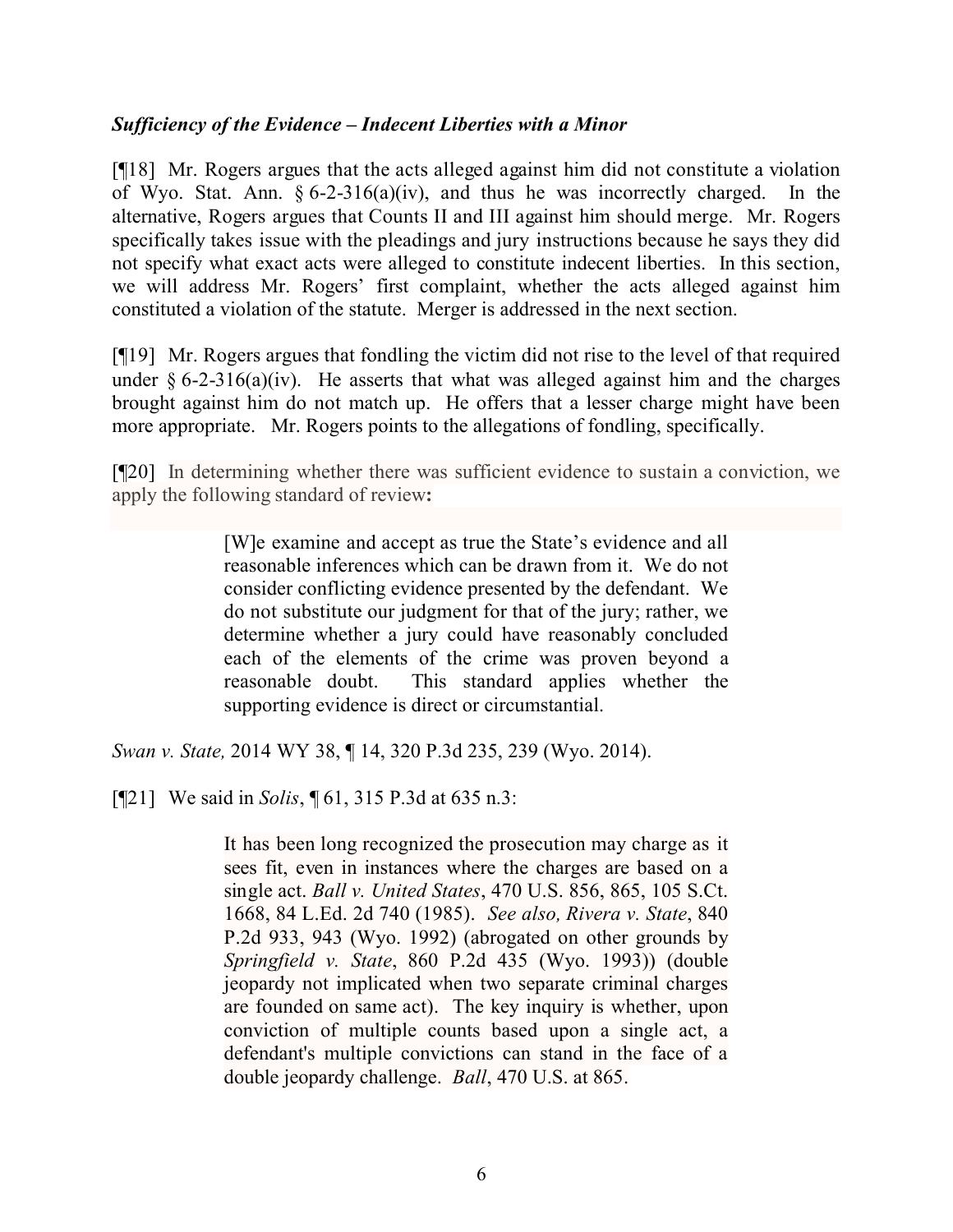Here, the prosecutor chose to charge Mr. Rogers with third-degree sexual abuse of a minor under the indecent liberties statute.  $\frac{6}{5}$  6-2-316(a)(iv). That statute states as follows:

> (a) Except under circumstance constituting sexual abuse of a minor in the first or second degree as defined by W.S. 6-2-314 and 6-2-315, an actor commits the crime of sexual abuse of a minor in the third degree if:

> > . . . .

(iv) Being seventeen (17) years of age or older, the actor knowingly takes immodest, immoral or indecent liberties with a victim who is less than seventeen (17) years of age and the victim is at least four (4) years younger than the actor.

Wyo. Stat. Ann. § 6-2-316(a)(iv) (LexisNexis 2013). We have examined the indecent liberties statute before and the implications of specifying such conduct. Instead of listing what does and does not qualify as a violation of the statute, our focus has centered on defining the words contained within the statute. It is our precedent that although the definitions of the words "immodest, immoral and indecent" are somewhat uncertain, when read in context, the statute provides sufficient notice of what conduct is forbidden. *Sorenson v. State*, 604 P.2d 1031, 1034-35 (Wyo. 1979).

[¶22] We said in *Dougherty v. State*, 2010 WY 127, ¶ 11, 239 P.3d 1176, 1180 (Wyo. 2010) about *Sorenson:*

> *Sorenson*, 604 P.2d at 1035 quoted, with approval, the comments of the Colorado Supreme Court when considering the constitutionality of a similar statute:

> "\* \* \* \* when we take into consideration that the purpose of the act was to protect the morals of the child, that the Legislature employed apt words to describe the offense, because it is evident that the acts constituting the offense mean such as the common sense of society would regard as indecent and improper. *People v. Hicks*, 98 Mich. 86, 56 N.W. 1102. True, what shall be regarded as 'immodest, immoral and indecent liberties' is not specified with particularity, but that is not necessary. The indelicacy of the subject forbids it. The common sense of the community, as well as the sense of decency, propriety, and morality which people generally entertain, is sufficient to apply the statute to each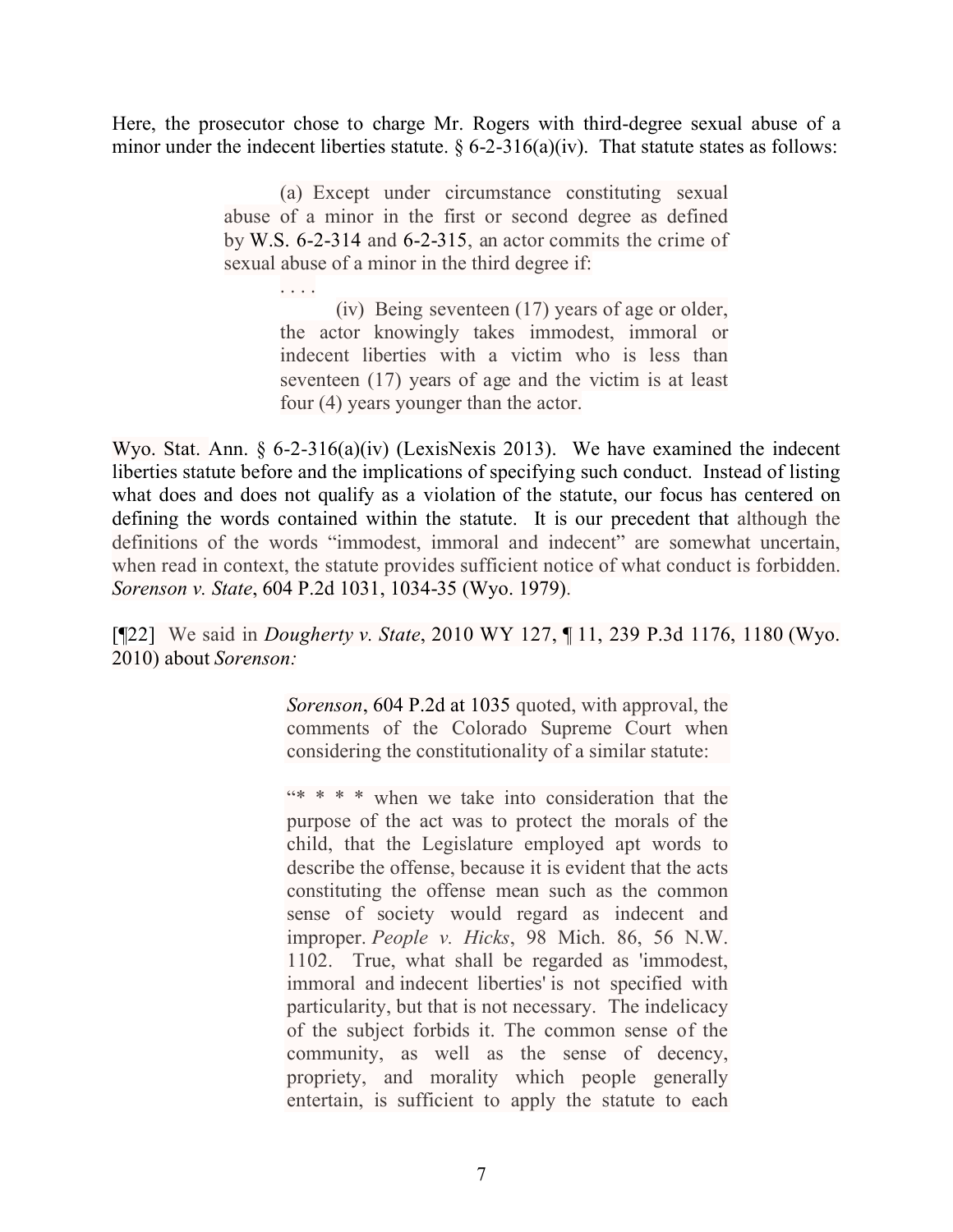particular case, and point out unmistakably what particular conduct is rendered criminal by it. *State v. Millard*, 18 Vt. 574, 46 Am.Dec. 170. \* \* \* \*" *Dekelt v. People*, 44 Colo. 525, 99 P. 330, 331-332 (1909)

In *Dougherty*, we explained the definitions further:

The definition of "indecent" approved in *Sorenson*, 604 P.2d at 1034 n.3, states: 1. "'not decent \* \* \* \* b: not conforming to generally accepted standards of morality: tending toward or being in fact something generally viewed as morally indelicate or improper or offensive: being or tending to be obscene.'" "Obscene" is often recognized to be synonymous to "indecent," i.e., "not conforming to generally accepted standards of morality; tending toward or being in fact something generally viewed as morally indelicate or improper." *Webster's Third New Int'l Dictionary* 1147 (2002). *Black's Law Dictionary* 1182 (9th ed. 2009) defines "obscene" as "[e]xtremely offensive under contemporary community standards of morality and decency; grossly repugnant to the generally accepted notions of what is appropriate." Thus, while the statutory terms "indecent" and "obscene" are somewhat imprecise, they are generally regarded as synonymous and "indecent" has been defined in prior cases, thereby providing the ordinary citizen with notice of the types of conduct that are prohibited. *Griego*, 761 P.2d at 976 (indicating that interpretation of statutory language in other cases provides notice to citizens of what conduct is prohibited).

*Dougherty,* ¶ 12, 239 P.3d at 1180-81.

[¶23] Keeping our precedent in mind, we turn to the facts of the instant case. C.W. testified that that Mr. Rogers began fondling her and kissing her in the home's living room. Mr. Rogers then pulled C.W. to the bedroom by her wrist. Mr. Rogers pushed her onto the bed, turned off the light, and grabbed her legs and pulled her to the end of the bed. He penetrated C.W. with his fingers, performed oral sex, and then sexual intercourse. C.W. testified about the incident in detail at trial. C.W.'s guidance counselor also testified to the same during trial. At the end of the case, the jury was properly instructed regarding the phrase "immodest, immoral or indecent liberties." While the jury was instructed that the phrase had no specific definition, they were instructed that the phrase is generally defined as "an action that the common sense of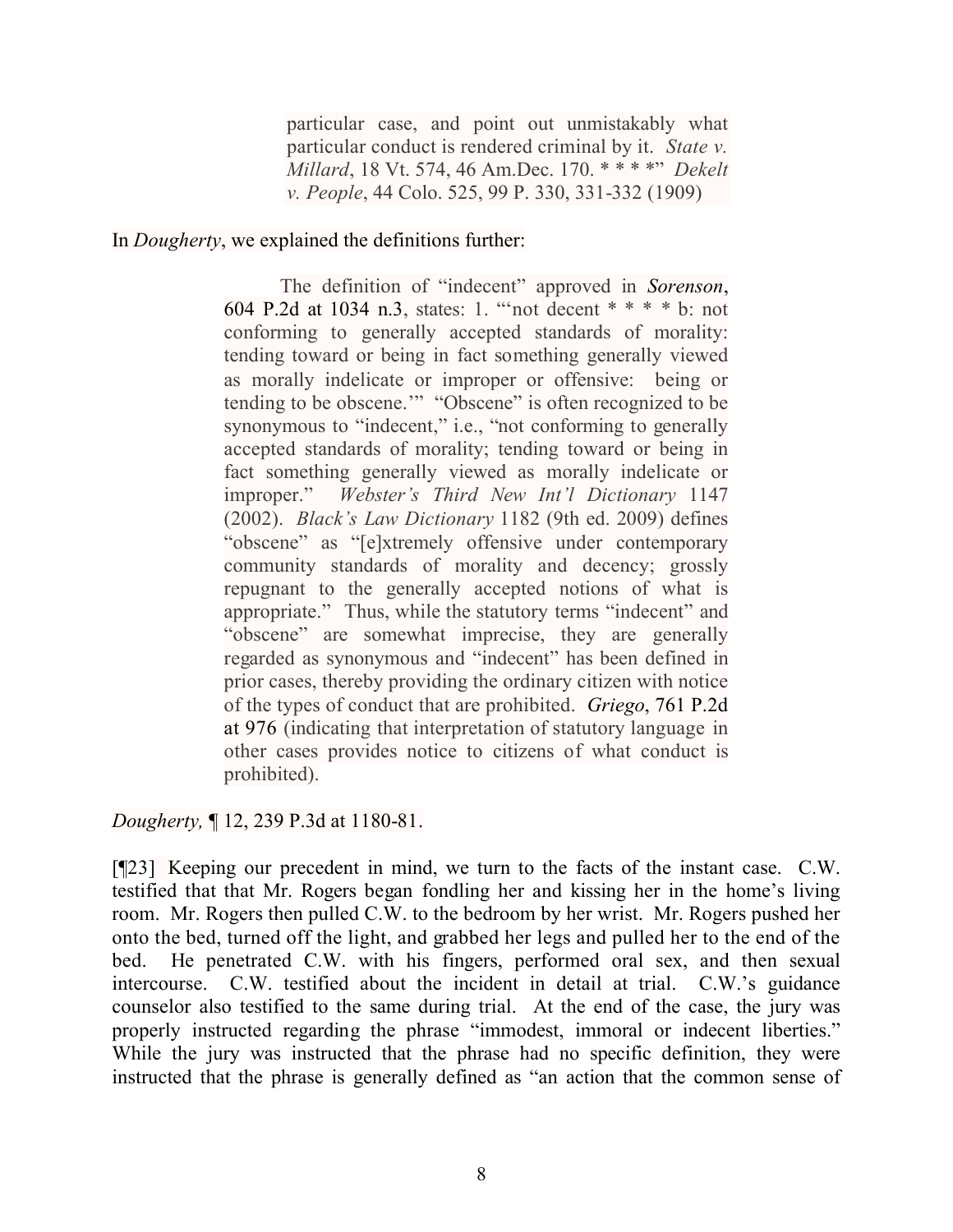society would regard as indecent and improper." *See generally Giles v. State,* 2004 WY 101, 96 P.3d 1027 (Wyo. 2004).

[¶24] When examining the evidence in the light most favorable to the State, and affording it every favorable inference that may reasonably and fairly be drawn, we conclude that the district court reasonably could have concluded that Mr. Rogers committed indecent liberties with a minor in violation of  $\S 6$ -2-316(a)(iv).

# *Merger*

[¶25] Mr. Rogers argues that his three convictions should merge into one single crime. The State disagrees, and argues that Mr. Rogers was properly convicted of and sentenced for three separate and distinct crimes. We agree with the State.

[¶26] Because Mr. Rogers did not raise this issue below, we review for plain error on appeal. *Sweets v. State,* 2013 WY 98, ¶ 19, 307 P.3d 860, 867 (Wyo. 2013). To demonstrate plain error, an appellant must show that the record clearly reflects the alleged error, that the error violated a clear and unequivocal rule of law, and that the alleged error affected a substantial right causing material prejudice.

[¶27] In *Sweets v. State,* we determined the *Blockburger* "same elements" test is the sole test we will use in determining the propriety of merging two sentences in order to avoid double jeopardy. *Sweets*, ¶ 49, 307 P.3d at 875. In the same instance, we abandoned the "same facts or evidence" test, which we previously used together with the "same elements" test, to evaluate claims of double jeopardy based on multiple punishments. *Id*.

[¶28] Turning to Mr. Rogers' argument, he contends that both of his third-degree sexual abuse convictions arose out of a single incident and should merge. The charging affidavit attached to the original information identified numerous and distinct acts of alleged sexual abuse and assault committed by Mr. Rogers on C.W.: 1) kissing C.W. on her mouth and on her breasts; 2) forcing C.W. to perform oral sex on him; 3) performing oral sex on C.W. and 4) penetrating C.W.'s vagina with his penis. The State addressed Mr. Rogers' specific conduct throughout the trial and in its closing. While Mr. Rogers could have requested a bill of particulars from the State, requiring it to make "more specific allegations in the information," he did not do so. W.R.Cr.P. 3(f); *Booth v. State,* 517 P.2d 1034, 1036 (Wyo. 1974). Certainly, there were numerous, distinct incidents of sexual assault alleged, enough such that numerous offenses could have been charged. Our precedents are clear that multiple sexual assaults are separate offenses even though they might be separated by only very short time periods. *Frenzel v. State*, 938 P.2d 867, 868-9 (Wyo. 1997); *Hamill v. State*, 602 P.2d 1212,1216-17 (Wyo. 1979). Also, we have held that "[w]here independent but overlapping statutes are directed to separate evils, cumulative punishments are intended." *James*, ¶ 14, 271 P.3d at 1019 (citing *Nowack v. State*, 774 P.2d 561, 567 (Wyo. 1989)).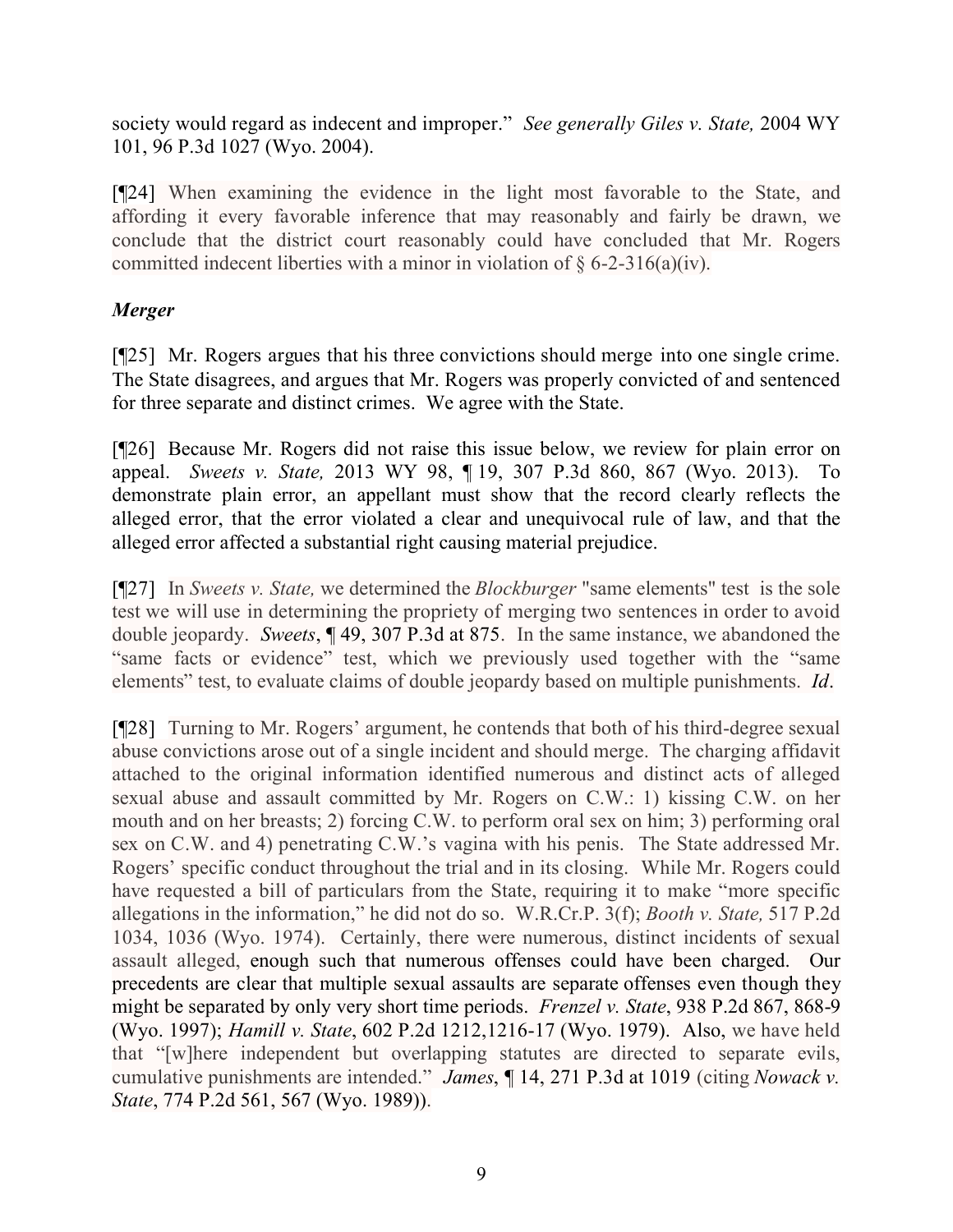[¶29] Mr. Rogers was charged and tried on three counts: one count of first-degree sexual assault in violation of Wyo. Stat. Ann.  $\S 6$ -2-302(a)(i); one count of third-degree sexual abuse of a minor in violation of Wyo. Stat. Ann.§ 6-2-316(a)(ii); and one count of thirddegree sexual abuse of a minor in violation of Wyo. Stat. Ann.  $6-2-316(a)(iv)$ .

[¶30] Those statutes read as follows:

.…

. . . .

**Wyo. Stat. Ann. § 6-2-302(a)(i)** (LexisNexis 2013):

(a) Any actor who inflicts sexual intrusion on a victim commits a sexual assault in the first degree if:

(i) The actor causes submission of the victim through the actual application, reasonably calculated to cause submission of the victim, of physical force or forcible confinement;

#### **Wyo. Stat. Ann. § 6-2-316(a)(ii)** (LexisNexis 2013):

(a) Except under circumstance constituting sexual abuse of a minor in the first or second degree as defined by W.S. 6-2- 314 and 6-2-315, an actor commits the crime of sexual abuse of a minor in the third degree if:

(ii) Being twenty (20) years of age or older, the actor engages in sexual intrusion with a victim who is either sixteen (16) or seventeen (17) years of age, and the victim is at least four (4) years younger than the actor, and the actor occupies a position of authority in relation to the victim[.]

#### **Wyo. Stat. § 6-2-316(a)(iv)** (LexisNexis 2013):

(a) Except under circumstance constituting sexual abuse of a minor in the first or second degree as defined by W.S. 6-2- 314 and 6-2-315, an actor commits the crime of sexual abuse of a minor in the third degree if:

(iv) Being seventeen (17) years of age or older, the actor knowingly takes immodest, immoral or indecent liberties with a victim who is less than seventeen (17) years of age and the victim is at least four (4) years younger than the actor.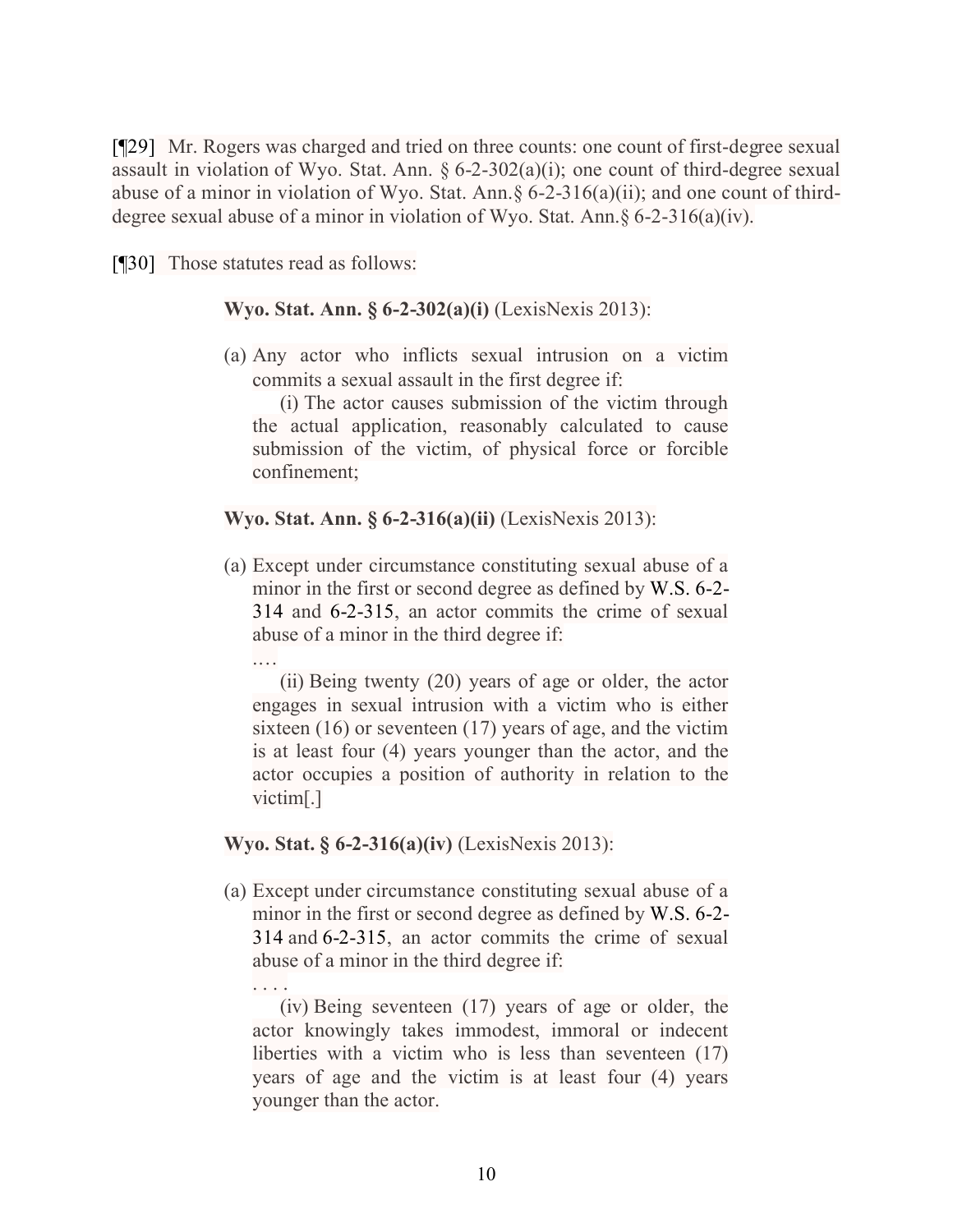In our reading of these three statues, each is quite distinct from the other. The first statute focuses on submission of the victim. The second statute,  $\S 6$ -2-316(a)(ii), involves sexual *intrusion*, while the third charging statute,  $§ 6-2-316316(a)(iv)$ , involves indecent liberties. Each of the charged offenses requires proof of at least one additional element that the others do not–evidencing the legislature's intent to make the three crimes separate offenses and to impose separate punishments for violation of those offenses. Accordingly, each conviction and sentence passes the dispositive *Blockburger* test.<sup>1</sup> There is no violation of a clear and unequivocal rule of law as required under the second part of the plain error analysis. *See Bowlsby v. State,* 2013 WY 72, ¶ 9, 302 P.3d 913, 916 (Wyo. 2013). Because there is no violation of a rule of law, there can be no prejudice to Mr. Rogers.

# *Habitual Offender Status*

[¶31] The district court sentenced Mr. Rogers as a habitual offender under Wyo. Stat. Ann. § 6-10-201. While the State presented the jury with three prior felony convictions, Mr. Rogers argues that one of the prior felony convictions was not sufficiently proven.

[¶32] When reviewing the application of the habitual offender status, we apply the same standard of review as is applied to analyze the sufficiency of the evidence of the substantive charge. *Lopez v. State,* 2006 WY 97, ¶ 24, 139 P.3d 445, 454 (Wyo. 2006). Although stated above, we will repeat the standard:

> [W]e examine and accept as true the State's evidence and all reasonable inferences which can be drawn from it. We do not consider conflicting evidence presented by the defendant. We do not substitute our judgment for that of the jury; rather, we determine whether a jury could have reasonably concluded each of the elements of the crime was proven beyond a reasonable doubt. This standard applies whether the supporting evidence is direct or circumstantial.

*Swan*, ¶ 14, 320 P.3d at 239.

 $\overline{a}$ 

[¶33] The Wyoming Legislature has determined that an individual is a habitual criminal if he is convicted of a violent felony and he has two or more felony convictions on charges separately brought and tried, arising out of separate occurrences. Wyo. Stat. Ann.  $\S 6-10-201(a)(i)$  and (ii) (LexisNexis 2013). If the individual has three previous

<sup>&</sup>lt;sup>1</sup> When declaring that the *Blockburger* test serves as the "sole test" for evaluating sentencing merger questions and also approving of the analysis when analyzing multiple prosecutions, we also noted that the application of the *Blockburger* test discerned legislative intent. *Sweets v. State*, 2013 WY 98, ¶¶ 24, 46, 307 P.3d 860 at 868, 875 (Wyo. 2013).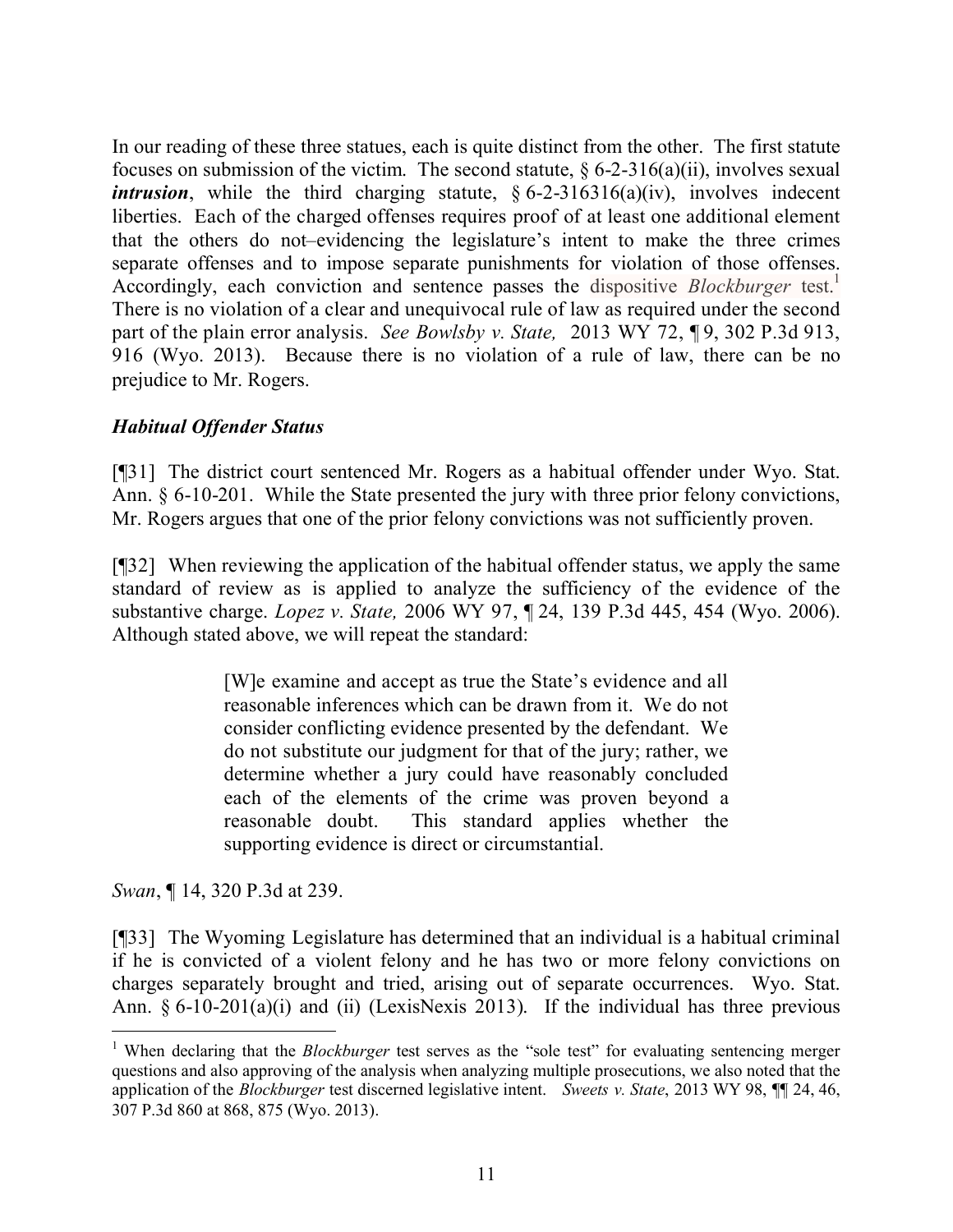convictions for offenses committed after he reached the age of eighteen, the district court must sentence the individual to life in prison. Wyo. Stat. Ann. § 6-10-201 (b)(ii).

[¶34] Here, Mr. Rogers had three previous convictions that were introduced into evidence and used against him to prove that he was in fact a habitual offender. Mr. Rogers claims that the State did not present sufficient evidence to prove that one offense in particular was in fact a felony. We will refer to this offense as the "Ohio Offense." When the State presented evidence to the jury, it had to prove that each offense was a felony and that Mr. Rogers was the person previously convicted of those felonies. *See Chavez v. State,* 604 P.2d 1341, 1350 (Wyo. 1979).

[¶35] Mr. Rogers argues that the statute identified in journal entries from Ohio presented by the State in this case does not clearly demonstrate that he was convicted of a felony because the cited statute contains both felony and misdemeanor provisions. However, along with the journal entries, the State also presented testimony from Brent Bartell, a clerk from Cuyahoga County Ohio Court of Common Pleas, to clarify and compensate for the document's deficiencies in felony identification. Mr. Bartell explained that a "journal entry" in Ohio is similar to that of a "judgment and sentence" in Wyoming. "…[I]n Ohio, the Court speaks through its journal entry, which is actually signed by the judge. And in this particular case, was a journal entry of sentencing based on the language used in the actual journal entry." Mr. Bartell confirmed that the journal entries in question were equivalent to a judgment and sentence specifically for the Cuyahoga County Court of Common Pleas. The Cuyahoga County Court of Common Pleas, he explained, was specifically a court for felony convictions. When asked whether there was anything in the State's Exhibit 901 that identified that this conviction was a felony, Mr. Bartell testified that Mr. Rogers' sentence of one to ten years in the Ohio State Reformatory was also evidence of a felony conviction because "[i]n Ohio, misdemeanors are up to six months, and anything over six months is considered a felony offense for terms of sentencing." Nevertheless, Mr. Rogers argues that State's Exhibit 901 fails to specify the subsection of the statute that Mr. Rogers violated. He notes that in Ohio, a verdict that does not specify the subsection of the statute violated only results in a conviction of the lesser offense. However, Mr. Bartell's testimony shows that the exhibit presented by the State was the equivalent of a judgment and sentence and not a verdict. Mr. Bartell's testimony clearly shows that Mr. Rogers was convicted of a felony in Ohio.

[¶36] The State also had to prove that it was, in fact, Rogers who committed all three crimes being used against him to prove that he was a habitual offender. A fingerprint comparison/analysis expert presented testimony on behalf of the State. She looked at all three fingerprint cards from each distinct conviction. Her conclusion revealed that each of the cards were from the same person – Mr. Rogers.

[¶37] Given the foregoing testimony presented by the State, we conclude that a reasonable and rational trier of fact could have concluded that Mr. Rogers committed the